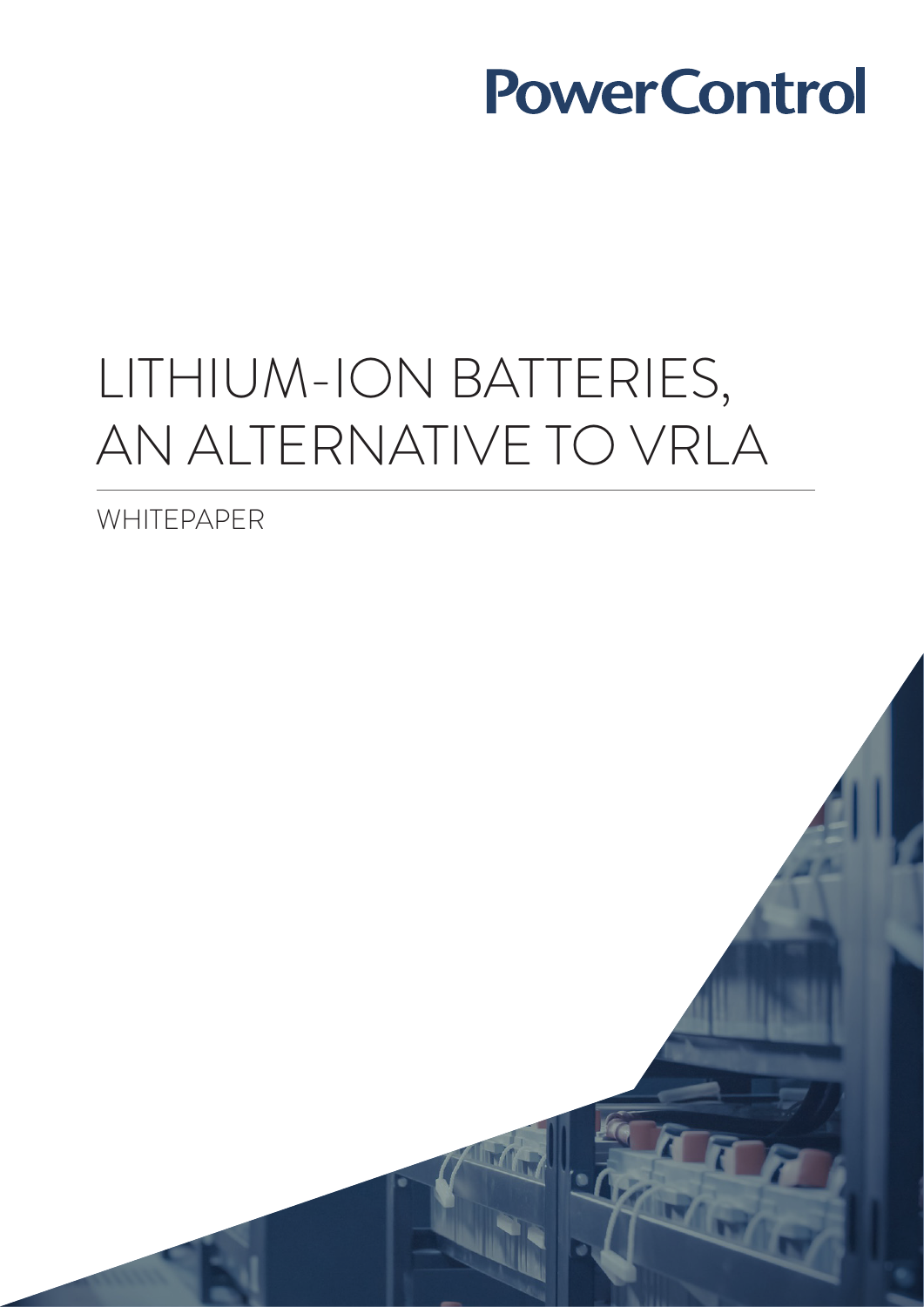Valve-regulated lead-acid (VRLA) batteries are the most commonly used batteries in UPS systems today due to their track history of proven reliability and low initial purchase cost. However, VRLA batteries are susceptible to high or uneven temperatures, require continuous charging to replace selfdischarge losses and their ever-increasing impedance potentially causing the battery to overcharge. It is because of these issues that lithium-ion batteries have caught the attentions of those requiring critical energy infrastructures and has captured media interest.

### THE CHEMISTRY

All batteries contain a cathode and an anode whereby the electrolytes (a catalyst for the electrochemical reaction) are flowing from the cathode to the anode when charging and from the Anode to the Cathode when discharging, due to an external power source reversing the flow.

The principle difference between li-ion batteries and VRLA batteries is the chemical makeup of molecules in the electrodes (anode and cathode) and of the electrolytes. In a li-ion battery, the anode is generally made from carbon, the cathode is a metal oxide and the electrolyte is a lithium salt in an organic solvent. On the other hand, the anode of a VRLA battery is lead, the cathode lead dioxide and a form of sulfuric acid makes up the electrolytes.

#### TYPES OF LITHIUM-ION BATTERY

There are a number of compound variations of liion batteries. Depending on material choices, the voltage, energy density, life and safety of a lithiumion battery can change dramatically. As pure lithium is high reactive with water to form lithium hydroxide and hydrogen gas, a non-aqueous electrolyte is typically used, and a sealed container excludes moisture from the cells. A common way to differentiate types of Li-ion batteries is based on their chemical formula that gives the battery its unique intrinsic attributes. The most common types of li-ion batteries are:



- Lithium Cobalt Oxide (LiCoO2)
- Lithium Manganese Oxide (LiMn2O4 or "LMO")
- Lithium Nickel Manganese Cobalt Oxide (LiNiMnCoO2 or "NMC")
- Lithium Iron Phosphate (LiFePO4)
- Lithium Nickel Cobalt Aluminum Oxide (LiNiCoAIO2)
- Lithium Titanate (Li4Ti5O12)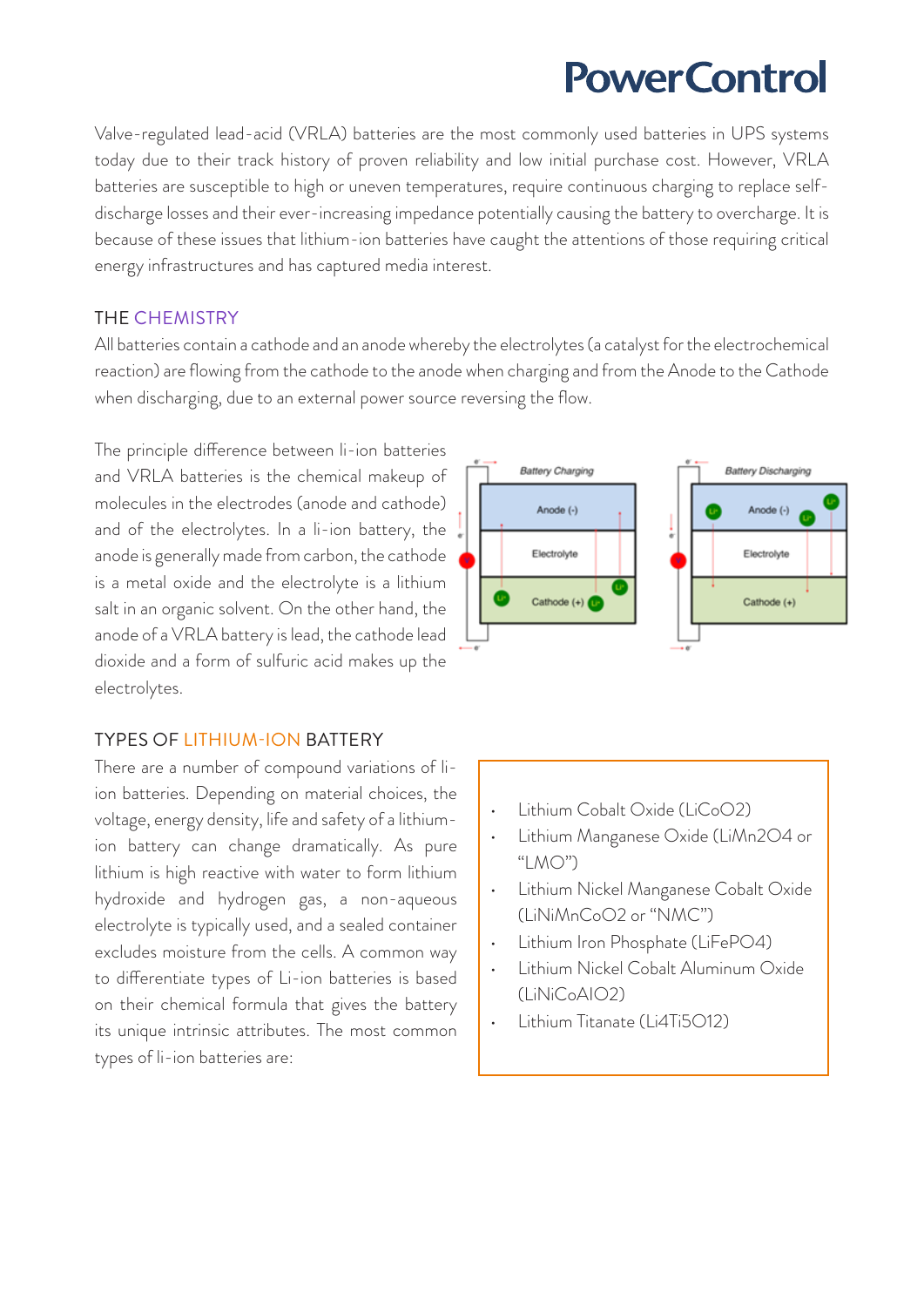# LITHIUM-ION BATTERY PERFORMANCE

The chemistry determines, to a large extent, the battery's performance capabilities. The table below highlights some of the key performance differentiators between Li-ion and VRLA batteries. The electrodes of a lithium-ion battery are made up of lightweight lithium and carbon elements. Lithium, being a highly reactive element can store a lot of energy in its atomic bonds, translating into very high energy density for lithium-ion batteries. It should be understood that the figures in the table shows typical performance ranges when used in UPS systems. Due to the variability in batteries it is difficult to generalise and summarise unless a specific application and design is assumed.

| PERFORMANCE INDICATOR              | LEAD-ACID (VRLA) | LITHIUM-ION    |
|------------------------------------|------------------|----------------|
| Specific energy (energy density)   | 15-50Wh/Kg       | 70-260Wh/Kg    |
| Life span                          | 4-6 Years        | 10-15 Years    |
| Recharge time                      | $6-12$ hours     | $1/2 - 1$ hour |
| Number of charge/discharge cycles* | 200-400          | >1,000         |

\*dependent on specific battery design and depth of discharge.

# THE BENEFITS

Lithium-ion batteries (Li-ion), whilst having a higher initial cost than alternative batteries, hold their charge much better and can handle hundreds of charge/discharge cycles. Due to their molecular structure, they are also considerably lighter, up to 70% smaller and can work reliably at a wider temperature than other rechargeable battery options making them perfect for energy markets. Their performance is more easily defined and they do not require a complete discharge before recharging because of their no memory effect.

 It is important to note that like all electronic or electrical equipment, loss of battery capacity over time is inevitable, with li-ion batteries it is more steady and predictable than other battery types. Li-ion batteries also have a longer service life, they do still require maintenance, but with longer intervals and simpler servicing methods than for VRLA batteries. Unlike other types of li-ion batteries that have caused combustion issues in home electronics.

## BATTERY STORAGE

Although Lithium-ion batteries are more tolerable of varying temperatures that other types of battery, they should still be stored in a cool place to slow the aging process. The recommended storage is 15°C although this should be checked with the manufacturer. The table below shows the affect temperature has on battery capacity.

| TEMPERATURE    | 40% CHARGE            | 100% CHARGE             |
|----------------|-----------------------|-------------------------|
| $0^{\circ}$ C  | 98% (after 1<br>year) | 94% (after 1<br>year)   |
| $25^{\circ}$ C | 96% (after 1<br>year) | 80% (after 1<br>year)   |
| 40 °C          | 85% (after 1<br>year) | 65% (after 1<br>year)   |
| 60 °C          | 75% (after 1<br>year) | 60% (after 3<br>months) |

\*estimated recoverable capacity when storing li-ion for one year at various temperatures.